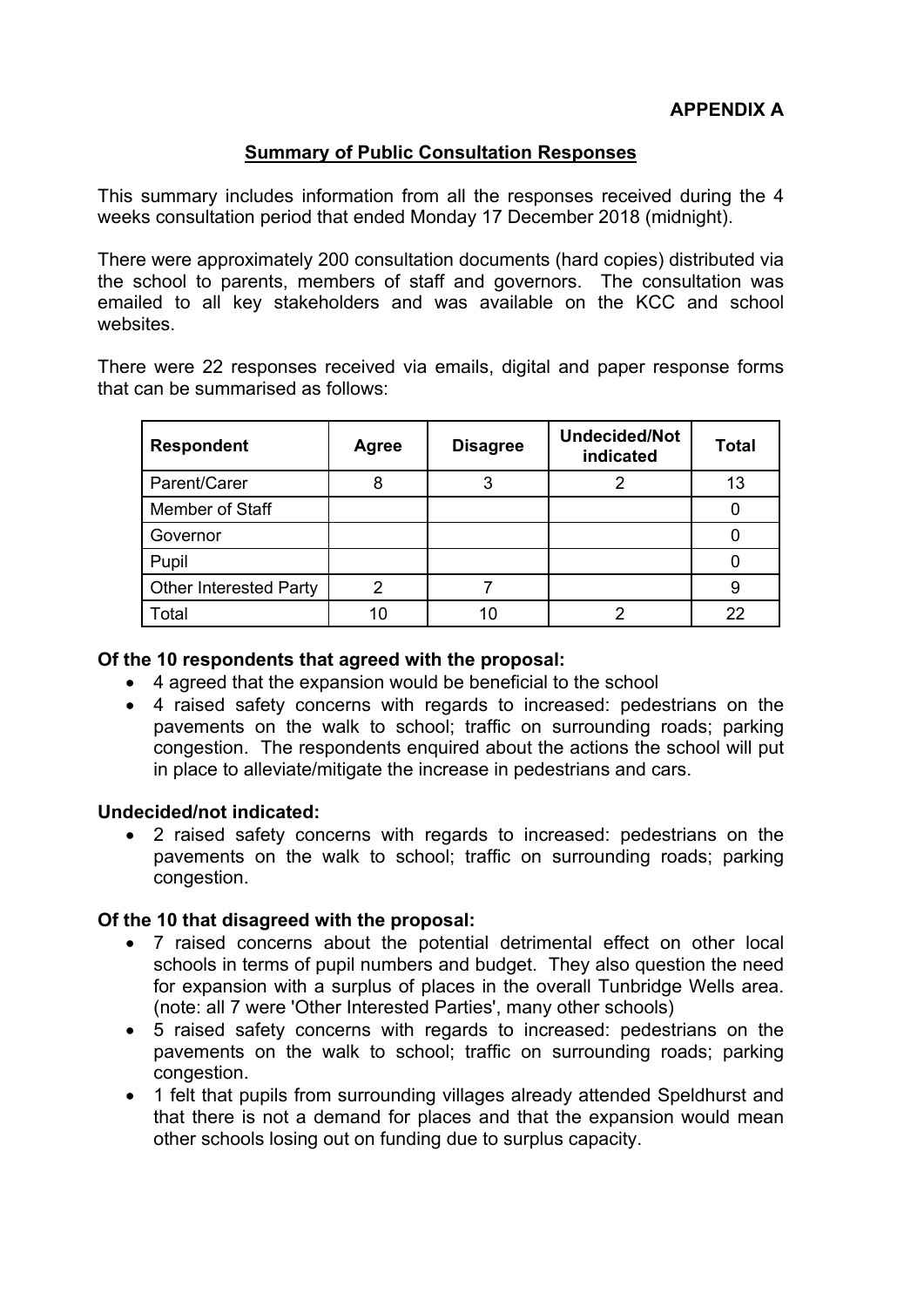Please note that some respondents supplied no comments and just indicated whether that they agreed or disagreed with the proposal, whereas others supplied one or more comments.

### **Public Information Sessions:**

A public 'drop-in' information session was held from 16:00 to 17:00 on Thursday 29th November at Speldhurst Church of England Primary School. Representatives of the school, Governing Body and KCC were on hand to answer any questions raised by attendees. During the sessions 2 parents attended and requested information regarding the financial benefit to the school of the expansion and sought clarification on the statutory processes.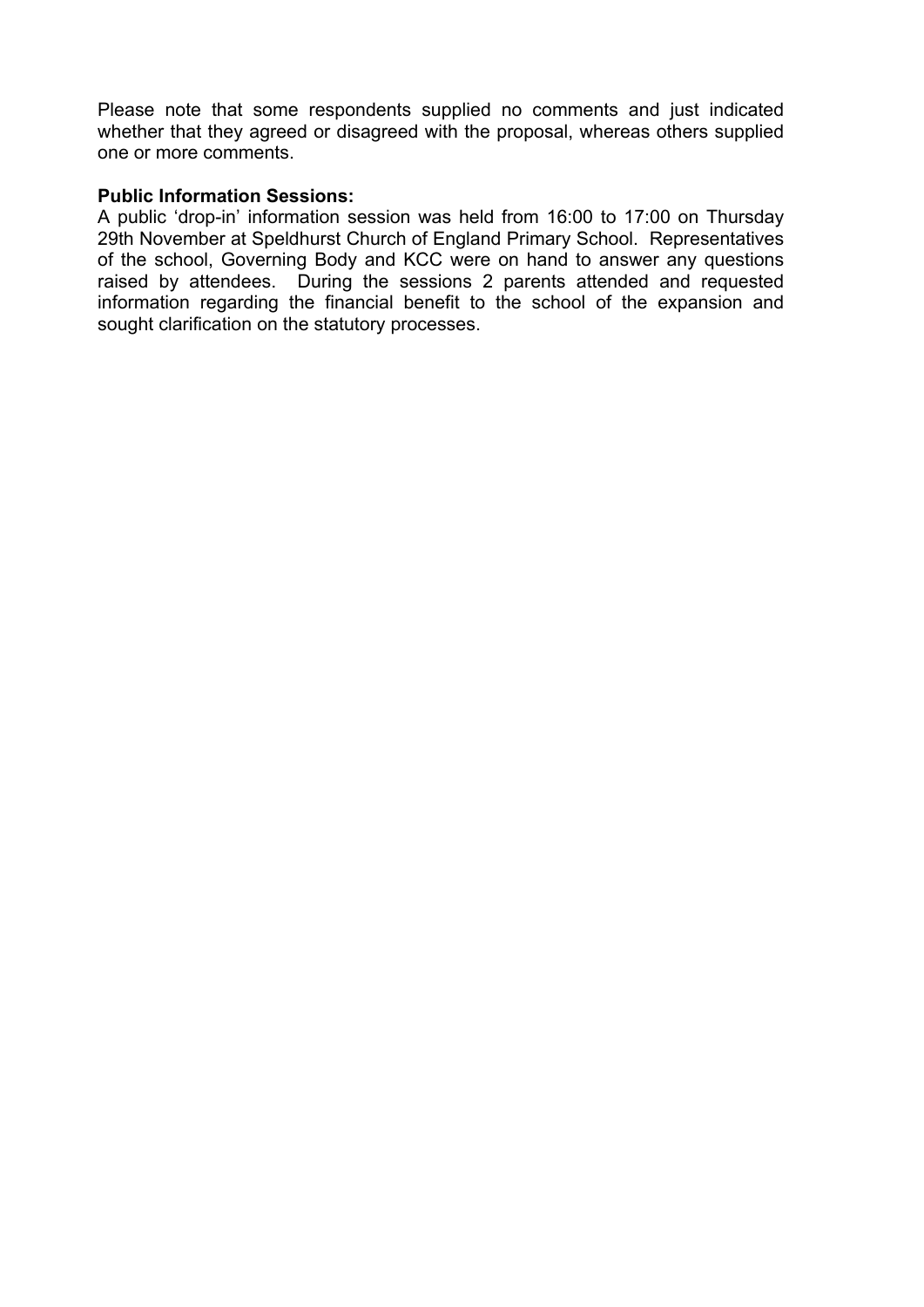### **Governing Body Response to Concerns Raised During the Consultation**

On behalf of the Governors I would like to respond to the concerns raised by respondents and to set out some of the steps taken to try and mitigate the impact of the additional pupils.

The decision to expand was not taken lightly and has received the support of both KCC and the Diocese throughout. The Diocese have, over the past few years provided LCVAP funding to upgrade the utilities to the school to support additional classrooms, and part funded the 2 new classrooms. KCC have provided financial support by way of a capital loan to fund the balance of the classroom build costs and have supported the application for Planning Permission for the new classrooms. Jared Nehra, West Kent Area Education Officer has been kept informed of progress and supported us at every stage. Without their support we would not have reached the stage we are at.

As will be appreciated, as a Voluntary Aided School and on the basis that this was not a "basic need " expansion, the Governors have had to consider the financial implications of expansion and how to achieve this. We have received the backing of the Diocese in part funding the expansion through LCVAP capital funding but we are unable to access "growth" funding through KCC. Therefore, any additional children admitted over PAN in September 2018 are not funded until the following April. As a result, in order to fund the additional costs of teaching etc it was necessary to admit over PAN in more than Reception. It is for this reason we admitted over PAN in Reception and took an additional 10 children in Year 1 and Year 2.

The effect of this has been to increase the number of children by an additional 30 at the same time.

As part of the Planning application the school submitted a traffic plan with potential ways to mitigate the additional traffic. It is believed that the expansion will enable children within the village who could not access in year transfer places to be admitted to the school, in addition to ensuring the school can meet the increased demand seen over the last few years. We are still in the process of rolling out the measures contained within the travel plan which was sufficient to satisfy the Planning Officer and KCC Highways department such that there was no objection to the Planning Application. Consultation with parents has ensured any changes are made in a phased manner and further measures, in particular a phased end to the school day are still to be implemented.

Speldhurst School is a small village school and following the expansion of other local schools has remained one of the most oversubscribed schools in the area. The Governors are keen to ensure it remains a small but financially viable while continuing to deliver an outstanding education to its pupils. Having the ability to teach in year groups as opposed to split age classes is already reaping benefits for the children which will be set out in more detail by the Headteacher.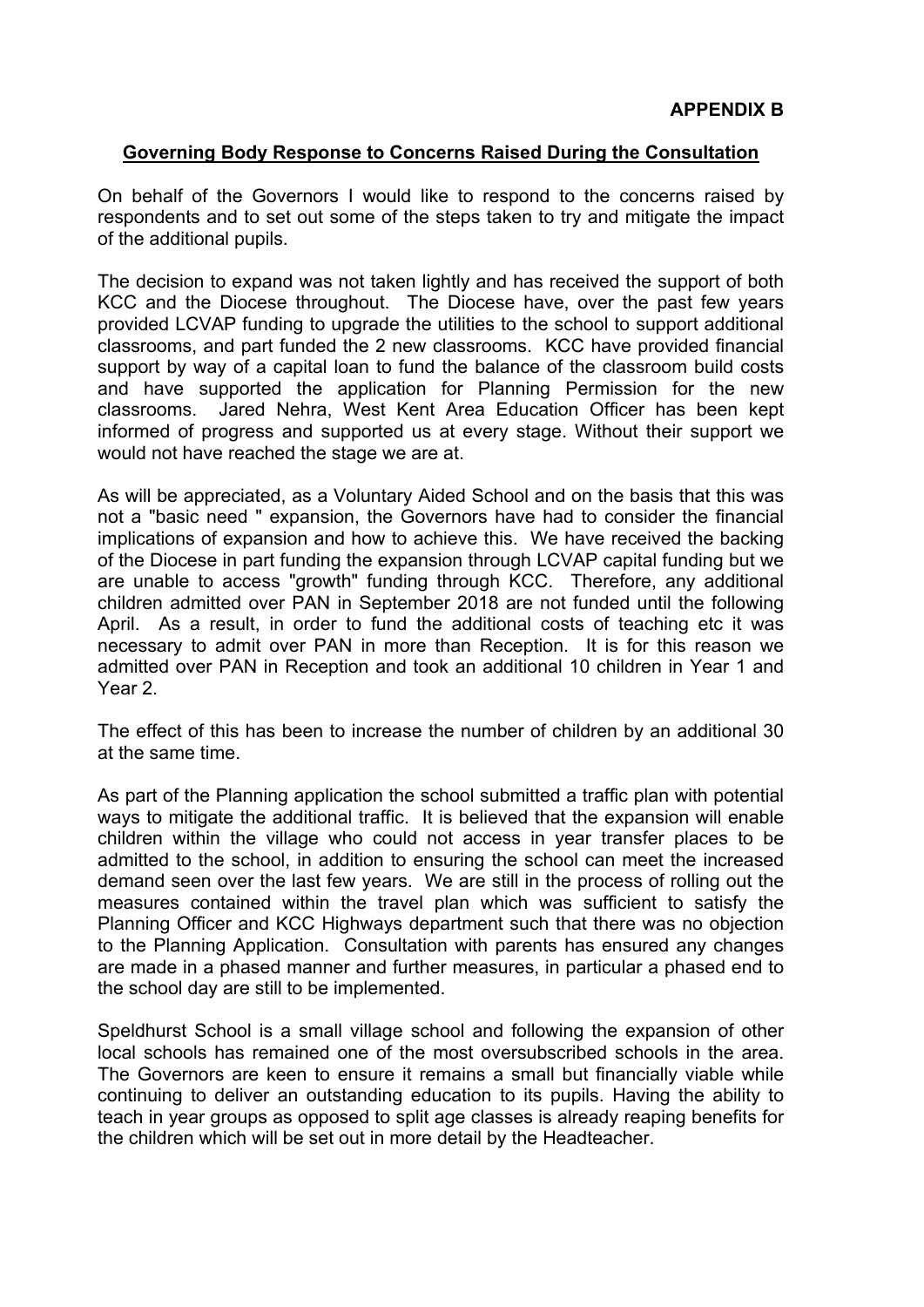In conclusion, this was a difficult decision for the Governors and the school as we accept that the expansion of a small village school will have an impact upon traffic within the village but the pressures on the school to ensure it remains financially viable and continues to deliver the outstanding education has meant we had little choice. Every effort has been made to ensure the village and wider community is fully aware of the reasoning behind the decision.

We now have the infrastructure to deliver the expansion and would ask that a decision is made in favour of the increase in PAN.

Ivan Goodsell Chair of Governors CE Primary School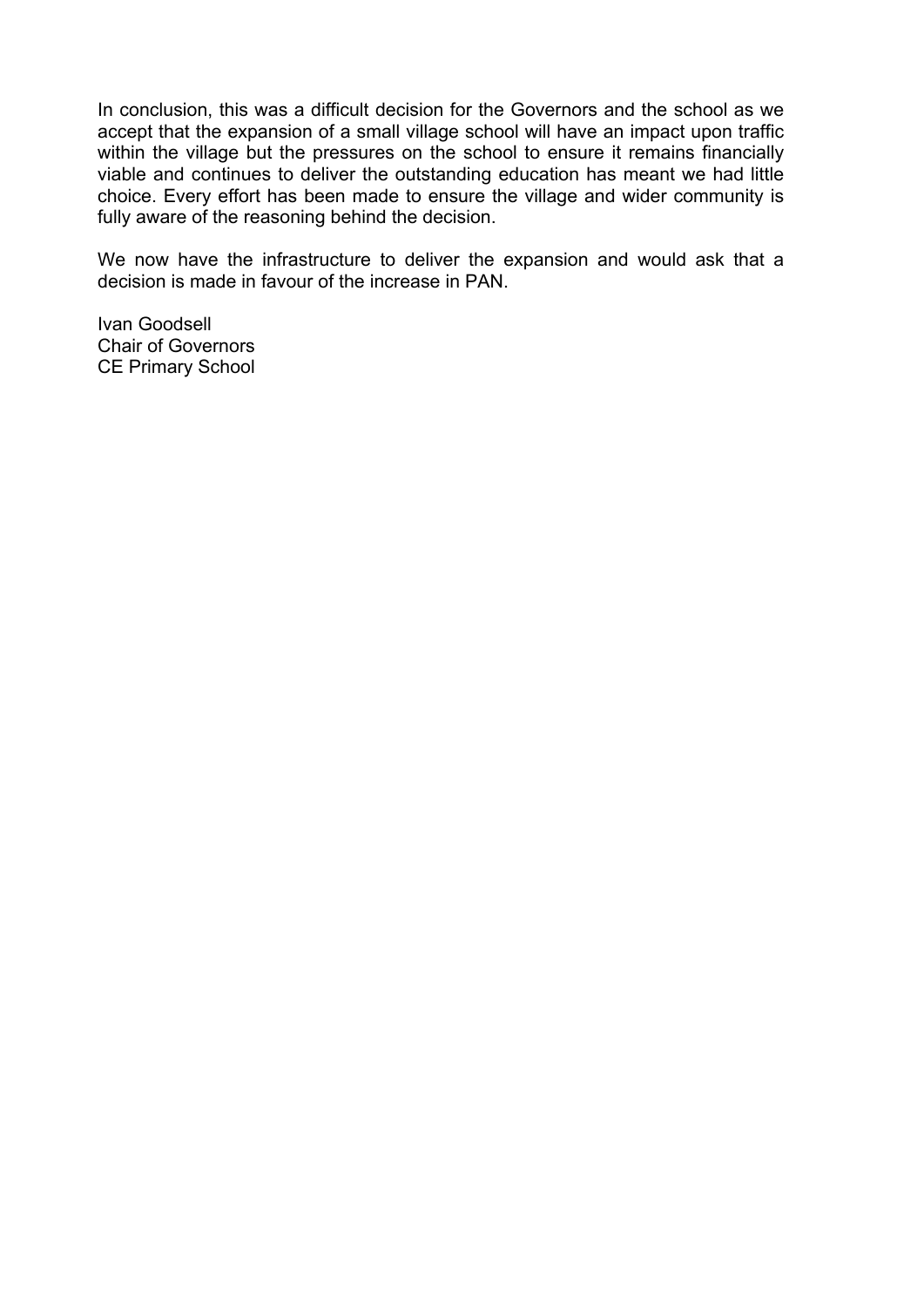# **Headteacher Response to Concerns Raised During the Consultation**

In terms of the school's response to the points that have been raised as part of this process, I would like to submit the following information:

### **Lack of demand for places**

For the past 3 years, Speldhurst School has been one of the most over-subscribed schools in Kent with 120+ applications for 20 places. This year, over 130 parents have visited the school for open days for entry to reception in September 2019. There is certainly a high demand for places.

I have attached Jared Nehra's letter of support for the school's planning application dated 20th April, 2018, in it he says,

Speldhurst Primary School is a popular and successful school, consistently oversubscribed on preferences. Therefore, additional places at Speldhurst will enable additional pupils to be allocated their parents' preferred school in future. Speldhurst Primary School is rated 'Outstanding' by Ofsted, the highest possible judgement, which indicates the excellent quality of education it provides to its pupils. I am pleased to note that the school's proposals will increase the facilities available to serve its pupils in future.

Jared also supported the school's loan application which was used to build the new classroom block; it now houses two additional classes.

#### **Other schools object to the proposal**

In his letter, Jared addressed this concern:

KCC's forecasts of the demand for pupil places indicate a small surplus of places in the medium term, which would [not] indicate a 'Basic Need' for additional provision. Nevertheless, KCC anticipate that the additional places proposed would benefit pupils in the local area and create minimal negative impact on other schools.

Rochester Diocese have also supported the expansion with a stream of LCVAP funding which has facilitated the building of 3 new classrooms. John Constanti wrote:

Whilst I appreciate other schools (some Church) might object to the proposed expansion of Speldhurst, I write to confirm Diocesan support to the proposal which we feel is right for the school and its community.

#### **Increased traffic and footfall**

The school's Travel Plan outlines a number of initiatives which will be explored in order to reduce the current number of car journeys ahead of expansion. They include:

 Encouraging parents to use the George and Dragon car park as a drop off point by introducing a 'Walking Bus'.